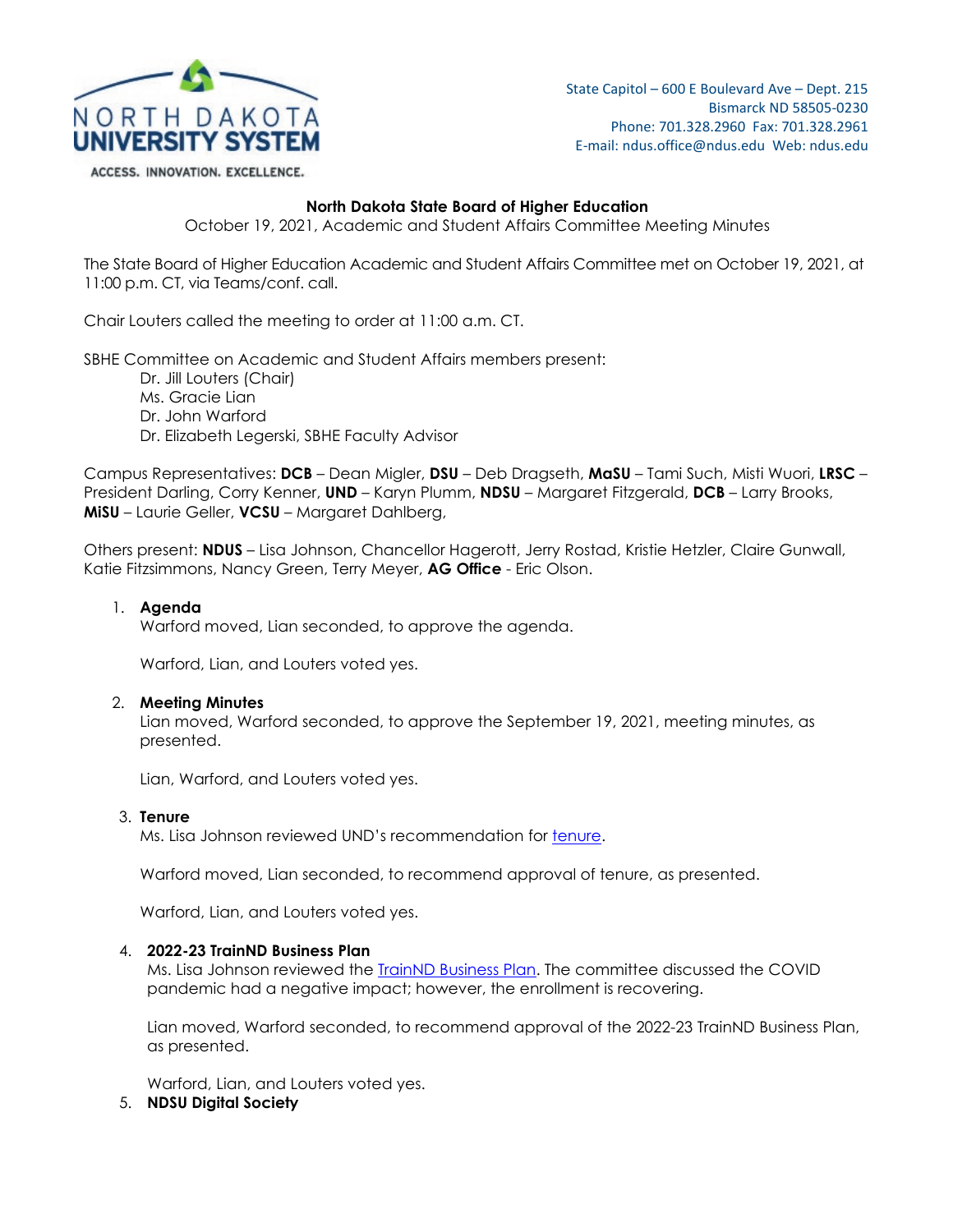Ms. Lisa Johnson

Warford moved, Lian seconded, to recommend approval of the [NDSU Digital Society.](https://ndusbpos.sharepoint.com/:b:/s/NDUSSBHE/EXY1R645Vx9ApI6K8qyp1kwBUdZqQB4_0RGJ5oPE0h4GaA?e=gh8iqj)

Warford, Lian, and Louters voted yes.

### **Academic Requests**

New Program(s) (final authority at SBHE ASAC)

- 6. [Dakota College of Bottineau](https://ndusbpos.sharepoint.com/:b:/s/NDUSSBHE/EbsXfzHr8IFHidU2aBlCP4IB8-4RCPD0vJpM7ZPGL0koLw?e=bFMbO7)
	- a. DCB A.A.S. in Dental Hygiene
	- b. DCB UG Certificate and A.A.S. in Dental Assisting

Warford moved, Lian seconded, to recommend approval of DCB's new program requests, items 6 a and b.

Lian, Warford, and Louters voted yes.

### 7. [Valley City State University](https://ndusbpos.sharepoint.com/:b:/s/NDUSSBHE/EdTvynfSaPFAt23J5wNsjLsBnAM9NZQ4EsAmUcz6MFqDNA?e=WnDjdJ)

- a. VCSU GR Certificate in Communication Studies
- b. VCSU GR Certificate in English Studies
- c. VCSU GR Certificate in History Studies
- d. VCSU GR Certificate in Physical Education Studies
- e. VCSU UG Certificate in Allied Health Certificate
- f. VCSU UG Certificate in Health Care Aide Certificate
- g. VCSU UG Certificate in Cybersecurity for Information Systems Management
- h. VCSU UG Certificate in Software Development Certificate

Warford moved, Lian seconded, to recommend approval of VCSU's new program requests, items 7 a and h.

Lian, Warford, and Louters voted yes.

8. [University of North Dakota](https://ndusbpos.sharepoint.com/:b:/s/NDUSSBHE/EWd7HkNOIsZEmwk58AeOSsYBUrzaGno_TW0d0sxvoeLdyQ?e=MvFoaQ)

a. UND -UG Certificate in Dyslexia and Language-Based Reading Disorders

Warford moved, Lian seconded, to recommend approval of UND's new program request, item 8a.

Warford, Lian, and Louters voted yes.

### **# Policy**

Amend/Deleted

9. Amend Policy 412, Transfer of Credits Ms. Lisa Johnson reviewed proposed amendments to **Policy 412.** 

Warford moved, Lian seconded, to recommend approval of Policy 412.

Warford, Lian, and Louters voted yes.

10. Amend Policy 411, Admission

Ms. Lisa Johnson reviewed proposed amendments to [Policy 411.](https://ndusbpos.sharepoint.com/:b:/s/NDUSSBHE/EaBTh1V1991KsJuX-V6B_NQBe6CaRjhmdgrjtFCQlItZsQ?e=d3G3Of) Deleted policies (consolidated to streamline)